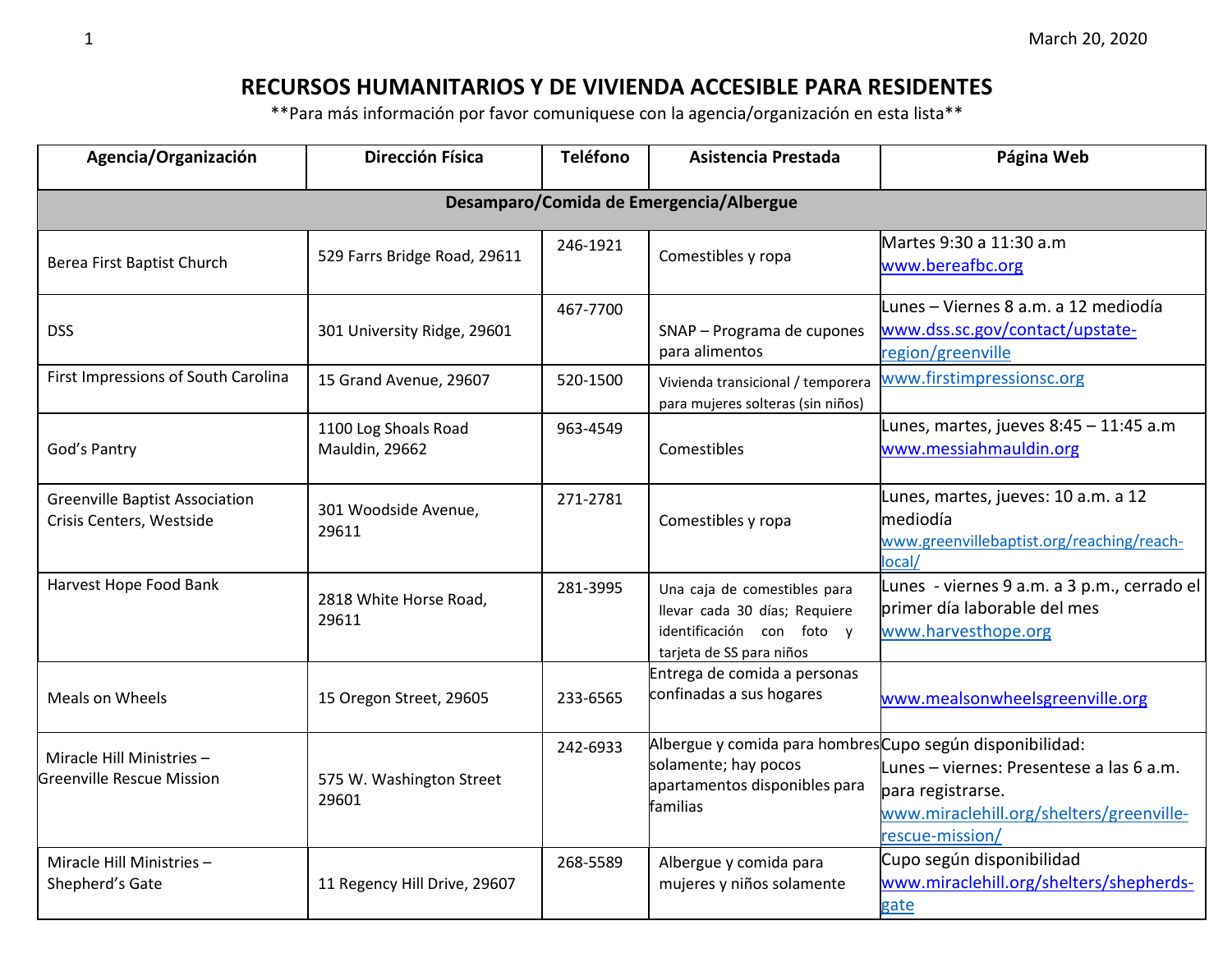| Piedmont Emergency Relief Center                                                                             | 3 Main Street<br>Piedmont, 29673                 | 845-5535                                                                                 | Comestibles                                                                                                | Lunes 9 a.m. a 12 mediodía;<br>martes y jueves 4 a 7 p.m., sábados 9<br>a.m. a 12 mediodía                                                                  |
|--------------------------------------------------------------------------------------------------------------|--------------------------------------------------|------------------------------------------------------------------------------------------|------------------------------------------------------------------------------------------------------------|-------------------------------------------------------------------------------------------------------------------------------------------------------------|
| <b>Project Care</b>                                                                                          | 218 Viola Street, 29601                          | 467-0102                                                                                 | Albergue para deambulantes<br>VIH positivo                                                                 | Cupo limitado, llame para una evaluación                                                                                                                    |
| Project Host                                                                                                 | 525 S. Academy Street,<br>29601                  | 235-3403                                                                                 | Se provee almuerzo diario de 11<br>a.m. a 12 mediodía (excepto<br>sábados)                                 | No necesita cita previa<br>www.projecthost.org                                                                                                              |
| <b>Relentless Church</b>                                                                                     | 635 Haywood Road, 29607                          | 281-1520                                                                                 | Comestibles, ropa, y<br>asistencia médica                                                                  | Lunes y miércoles 10 a.m. a 12 mediodía;<br>martes 12 mediodía a 4 p.m.;<br>jueves 10 a.m a 12 mediodía y de 2 p.m. a 5<br>p.m. www.ourrelentlesschurch.com |
| Safe Harbor                                                                                                  | 429 North Main Street,<br>29601                  | 467-1177<br>24-horas<br>linea de<br>crisis: (800)<br>291-2139                            | Albergue y cuido para<br>víctimas de violencia<br>doméstica, mujeres y niños<br>solamente                  | Llame para una<br>evaluación<br>www.safeharborsc.org                                                                                                        |
| Salvation Army                                                                                               | 417 Rutherford Street, 29609                     | 235-4803                                                                                 | Albergue y comestibles para<br>hombres, mujeres y niños                                                    | Llame para disponibilidad<br>www.salvationarmycarolinas.org                                                                                                 |
| Samaritan House                                                                                              | 105 Old Augusta Road,<br>29605                   | 299-5898                                                                                 | Comestibles                                                                                                | Jueves 9 a.m. a 12 mediodía<br>www.thesamaritanhous.org                                                                                                     |
| <b>SC Housing</b><br><b>Homeless Veterans Hotline</b><br>Linea Directa Para Veteranos<br><b>Deambulantes</b> | 300-C Outlet Pointe Blvd.,<br>Columbia, SC 29210 | 1-877-424-<br>3838 (centro de<br>llamadas nacional<br>veteranos<br>para<br>deambulantes) | Para veteranos que necesitan<br>asistencia con vivienda,<br>reemplazo de medicamento<br>y/o cuidado médico | 1-877-WAR-VETS (927-8387) disponible 24<br>horas al día/7 días a la semana<br>(para veteranos de guerra)                                                    |
| <b>SHARE</b>                                                                                                 | 254 S. Pleasantburg Drive,<br>29607              | 269-0700                                                                                 | Albergue temporero                                                                                         | Llame para una<br>evaluación<br>www.sharesc.org                                                                                                             |
| Soteria CDC                                                                                                  | 210 Shaw Street, 29609                           | 272-0681                                                                                 | Comestibles                                                                                                | Lunes - jueves 9 a.m. a 5 p.m.<br>www.soteriacdc.org                                                                                                        |
| <b>Triune Mercy Center</b>                                                                                   | 222 Rutherford Street, 29609                     | 233-8020                                                                                 | Comestibles                                                                                                | Para las primeras 50 personas miércoles 9 a<br>11 a.m.; Comida caliente sábado a las 12<br>mediodía y domingo a 5 p.m.<br>www.triunemercy.org               |
| <b>Turning Point</b>                                                                                         | 24 Bruce Road, 29605                             | 299-0090                                                                                 | Albergue temporero para hombres<br>adultos en recuperación de abuso<br>de substancias                      | Llame para evaluación<br>www.turningpointofsc.org                                                                                                           |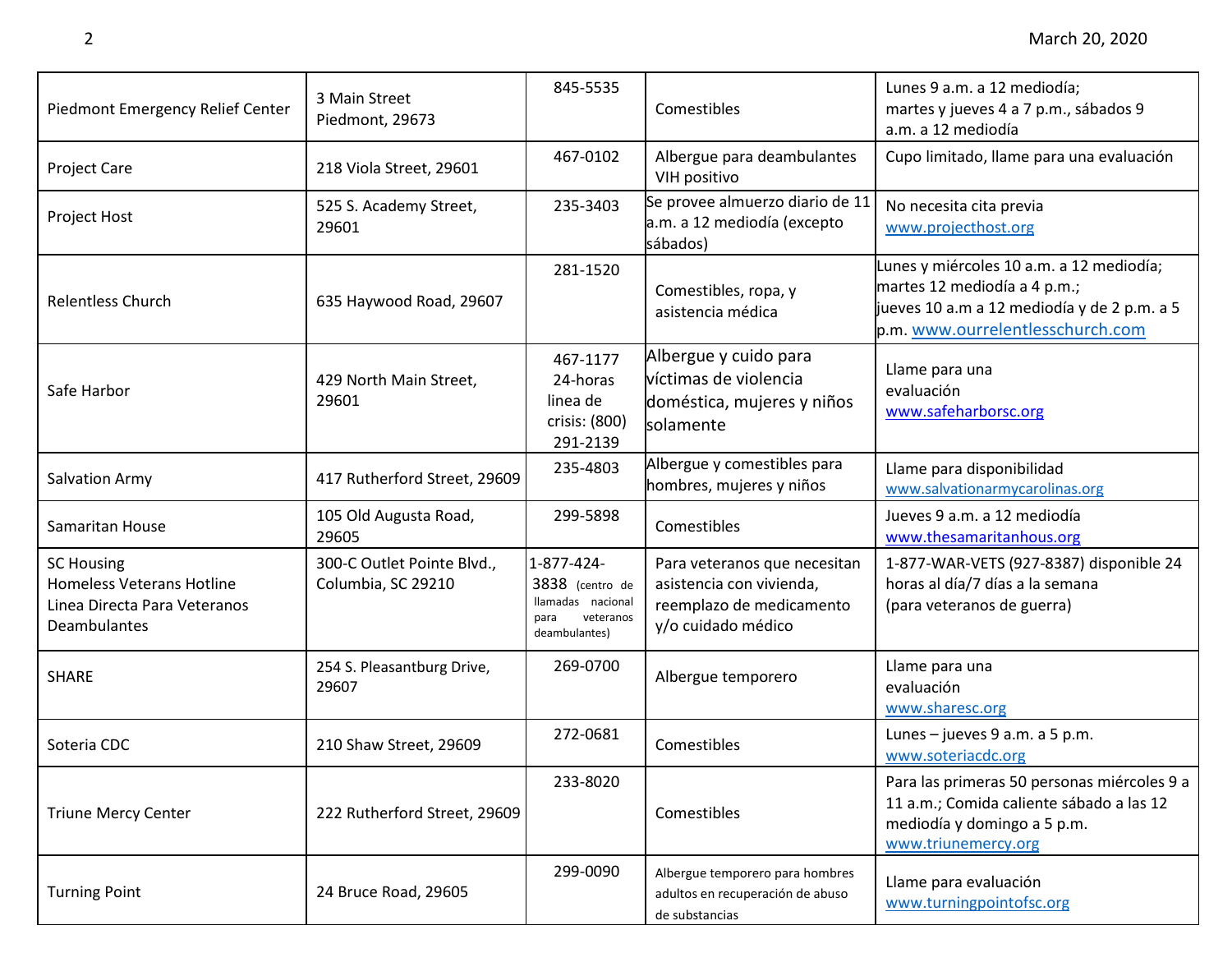| <b>United Housing Connections</b>                            | 135 Edinburgh Court<br>Suite 100B, 29607   | 241-0462 | Albergue para hombres,<br>mujeres y niños                                                | Llame para disponibilidad<br>www.unitedhousingconnections.org                  |
|--------------------------------------------------------------|--------------------------------------------|----------|------------------------------------------------------------------------------------------|--------------------------------------------------------------------------------|
| United Ministries - Interfaith<br><b>Hospitality Network</b> | 600 Pendleton Street, 29601                | 271-3424 | Albergue y comida<br>nocturnas, cada noche                                               | Llame para entrevista<br>www.united-ministries.org                             |
| United Ministries - Place of Hope                            | 600 Pendleton Street, 29601                | 232-6463 | Albergue diurno para ducharse,<br>lavanderia, comida y asistencia<br>con gastos de viaje | Sin cita previa de lunes a viernes de 8 a 11 a.m.<br>www.united-ministries.org |
| United Veterans Association                                  | 20 3rd Street, 29611                       | 483-0317 | Albergue temporero para<br>hombres                                                       | Llame para evaluación                                                          |
| <b>Upstate Warrior Solution</b>                              | 3 Caledon Wood Professional<br>Park, 29615 | 520-2073 | Coordinación de Caso y<br>Alcance de Asistencia para<br>deambulantes                     | www.upstatewarriorsolution.org                                                 |
|                                                              |                                            |          |                                                                                          |                                                                                |

| Asistencia de Emergencia para Hipoteca / Renta/Utilidades |                                           |                      |                                                             |                                                                                                                       |  |
|-----------------------------------------------------------|-------------------------------------------|----------------------|-------------------------------------------------------------|-----------------------------------------------------------------------------------------------------------------------|--|
| <b>Buncombe St. United Methodist</b><br>Church            | 200 Buncombe Street, 29601                | 235-6011             | Renta, hipoteca, y utilidades                               | Llame lunes a las 9 a.m. para hacer cita<br>www.buncombestreetumc.org                                                 |  |
| <b>Catholic Charities</b>                                 | 204 Douthit Street, 29601                 | 242-2233 ext.<br>206 | Renta y utilidades                                          | Lunes - viernes 9 a.m. a 12 mediodía                                                                                  |  |
| Greenville County<br><b>Human Relations Commission</b>    | 301 University Ridge<br>Suite 1600, 29601 | 467-7095             | Asistencia para<br>hipoteca y renta;<br>Hipoteca reversible | Llame para hacer cita<br>www.greenvillecounty.org                                                                     |  |
| Prince of Peace Catholic Church                           | 1209 Brushy Creek Road,<br>29687          | 331-3937             | Utilidades - gas natural, agua,<br>electricidad             | Llame para hacer cita<br>www.princeofpeacetaylors.net                                                                 |  |
| <b>Salem United Methodist</b>                             | 2700 White Horse Road,<br>29611           | 269-1191             | Comestibles                                                 | Miércoles 10 a 11:30 a.m.                                                                                             |  |
| Salvation Army                                            | 417 Rutherford Street, 29609              | 235-4803             | Renta y utilidades                                          | Llame lunes a las 8 a.m. Las primera 20<br>personas serán atendidas para hacer cita<br>www.salvationarmycarolinas.org |  |
| <b>SHARE</b>                                              | 254 S. Pleasantburg Drive,<br>29607       | 269-0700             | Renta y utilidades                                          | Llame para hacer<br>cita<br>www.sharesc.org                                                                           |  |
| St. Mary Magdalene Catholic Church                        | 252 Woodruff Road<br>Simpsonville, 29681  | 288-4884 ext.<br>233 | Utilidades y comestibles                                    | Lunes a las 9 a.m.<br>www.smmcc.org                                                                                   |  |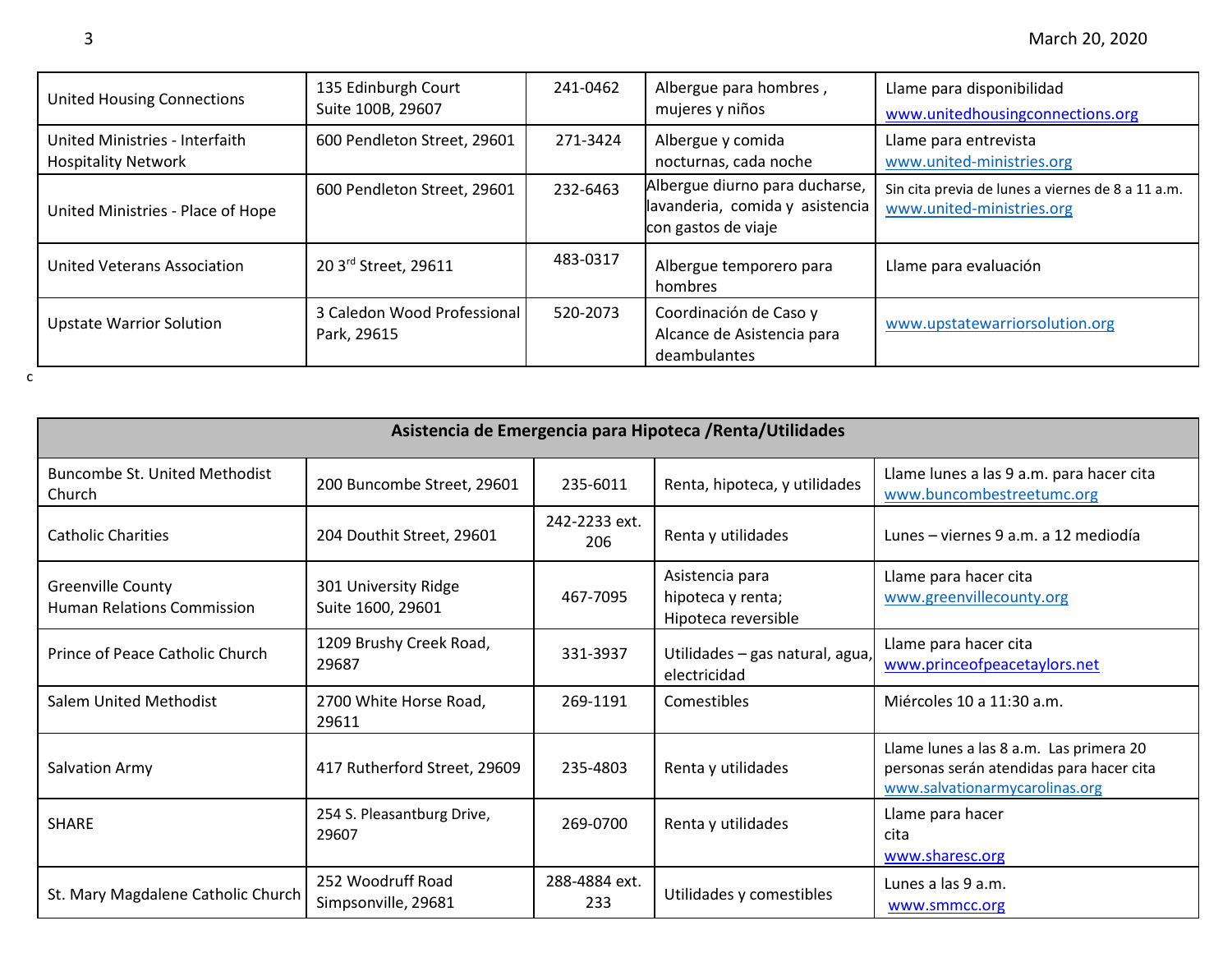| <b>United Ministries</b>                   | 606 Pendleton Street, 29601  | 335-2603 | Renta y utilidades;<br>comestibles | Llame lunes a las 8:30 a.m. Las primeras 25<br>personas serán aceptadas para hacer cita<br>www.united-ministries.org            |
|--------------------------------------------|------------------------------|----------|------------------------------------|---------------------------------------------------------------------------------------------------------------------------------|
| Urban League of the Upstate<br>Liga Urbana | 15 Regency Hill Drive, 29607 | 244-3862 | Renta y utilidades                 | Lunes – Viernes de 8:30 a.m a 5:00 p.m.<br>Marque 8 para dejar mensaje o para hablar<br>con operador www.urbanleagueupstate.org |

|                                                                                                             | <b>Otros Servicios Especificos para Emergencias</b>                                      |          |                                                                                     |                                                                                                                                         |  |
|-------------------------------------------------------------------------------------------------------------|------------------------------------------------------------------------------------------|----------|-------------------------------------------------------------------------------------|-----------------------------------------------------------------------------------------------------------------------------------------|--|
| Golden Strip Emergency Relief and<br>Resource Agency - Agencia de<br>Recursos y Asistencia de<br>Emergencia | Condado de Greenville sur de la<br>I-85, y norte de Hwy. 101 en el<br>Condado de Laurens | 688-2233 | Utilidades, renta,<br>prescripciones (recetas<br>médicas), comestibles              | Miércoles, 9 a 11:30 a.m. y de<br>1 a 3:30 p.m.; Sólo para<br>personas que residen en<br>Golden Strip                                   |  |
| <b>Greer Relief and Resources Agency</b><br>J. Verne Smith Center - Centro<br>para Asistencia y Recursos    | 202 Victoria St., Greer, 29652                                                           | 848-5355 | Renta, hipoteca,<br>utilidades,<br>prescripciones (recetas<br>médicas), comestibles | Miércoles 9 a 11 a.m.;<br>Lunes, martes, jueves 1:30 a 4<br>p.m. Orientación requerida<br>para registración:<br>greerrelie.org/get-help |  |
| N. Greenville Food Crisis Ministry                                                                          | Berea, Cherrydale, Furman,<br>Greer, Marietta, Travelers Rest                            | 834-7342 | Renta, utilidades,<br>comestibles, ropa,<br>medicamentos                            | Lunes $-$ jueves, 9 a 11 a.m.<br>www.ngfcministry.org                                                                                   |  |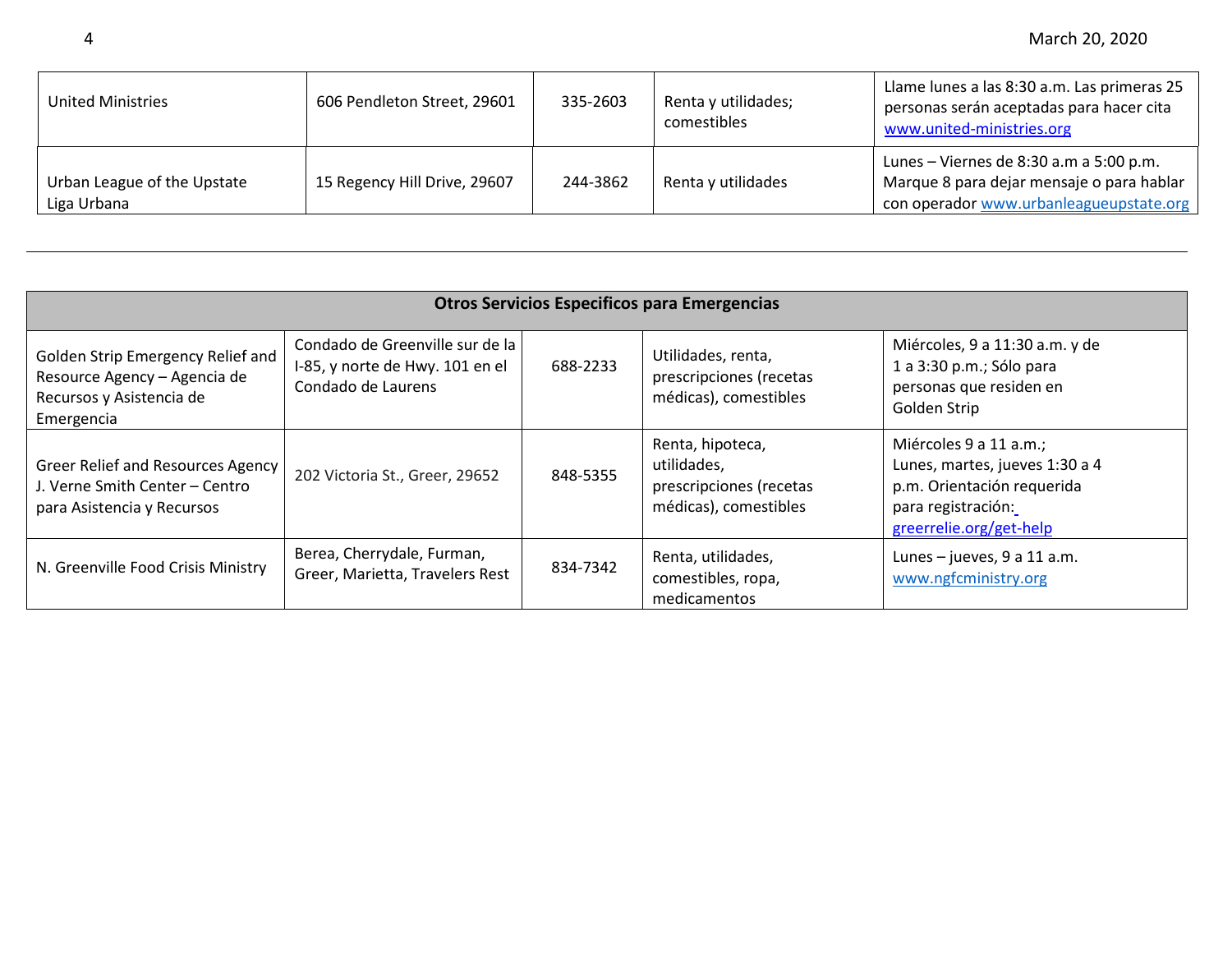| Asistencia para Alquiler/Renta de Viviendas |                                                    |          |                                                                                             |  |
|---------------------------------------------|----------------------------------------------------|----------|---------------------------------------------------------------------------------------------|--|
| Allen Temple CEDC                           | 404 Vardry Street, 29601                           | 298-0077 | http://www.allentemplecedc.org/                                                             |  |
| Augusta Heights Apartments                  | 3014 Augusta Street, 29605                         | 277-9400 | https://nhe-inc.com/properties/affordable/augusta-heights/                                  |  |
| <b>Avalon Apartments</b>                    | 490 Wenwood Road, 29607                            | 297-8979 |                                                                                             |  |
| <b>Evergreen Place</b>                      | 102 Roosevelt Avenue, 29607                        | 271-0308 | evergreenplaceaptsgreenville.com/index.aspx                                                 |  |
| Genesis Homes, Inc.                         | PO Box 5839<br>Greenville, SC 29606                | 735-8083 | genesishomessc.org/contact/                                                                 |  |
| <b>Greenville Housing Authority</b>         | 122 Edinburg Court, 29607                          | 467-4250 | tgha.net/properties/list                                                                    |  |
| <b>Holly Springs Apartments</b>             | 300 Wilhelm Winter Street<br>Travelers Rest, 29690 | 834-7052 | boydmanagement.com/sc/holly-springs-apartments/                                             |  |
| Homes of Hope                               | 3 Dunean Street, 29611                             | 269-4663 | homesofhope.org/                                                                            |  |
| <b>Heritage Community</b>                   | 200 Clark Street, 29607                            | 250-9126 | heritagecommunityapts.com/                                                                  |  |
| Magnolia Place/ Azalea Place                | 669 Rutherford Road, 29609                         | 242-9003 | affordablehousingonline.com/housing-<br>search/SouthCarolina/Greenville/Azalea-Place/16219/ |  |
| <b>Mulberry Court</b>                       | 101 Mulberry Street, 29601                         | 298-8000 | mercyhousing.org/SC-Mulberry-Court                                                          |  |
| Nehemiah Community Revitalization           | 111 S. Main Street Suite C -<br>Greer, 29650       | 655-5855 | nehemiahcrc.org                                                                             |  |
| <b>Oakcrest Apartments</b>                  | 250 Little Texas Road Travelers<br>Rest, 29690     | 834-7519 | boydmanagement.com/sc/oakcrest/                                                             |  |
| Parker at Cone - Phase I & Phase II         | 1000 Parker Cone Way, 29609                        | 520-1435 | flatironenterprises.com/portfolio/affordable-housing.php                                    |  |
| Parkside at Verdae                          | 740 Woodruff Road, 29607                           | 509-1005 | prestwickcompanies.com/#!projects/c6l3                                                      |  |
| Pelham Village Apartments                   | 1001 Toscano Court, 29615                          | 297-1155 | pelhamvillageapts.com/default.html                                                          |  |
| <b>Shemwood Crossing</b>                    | 100 Shemwood Lane, 29605                           | 277-1508 |                                                                                             |  |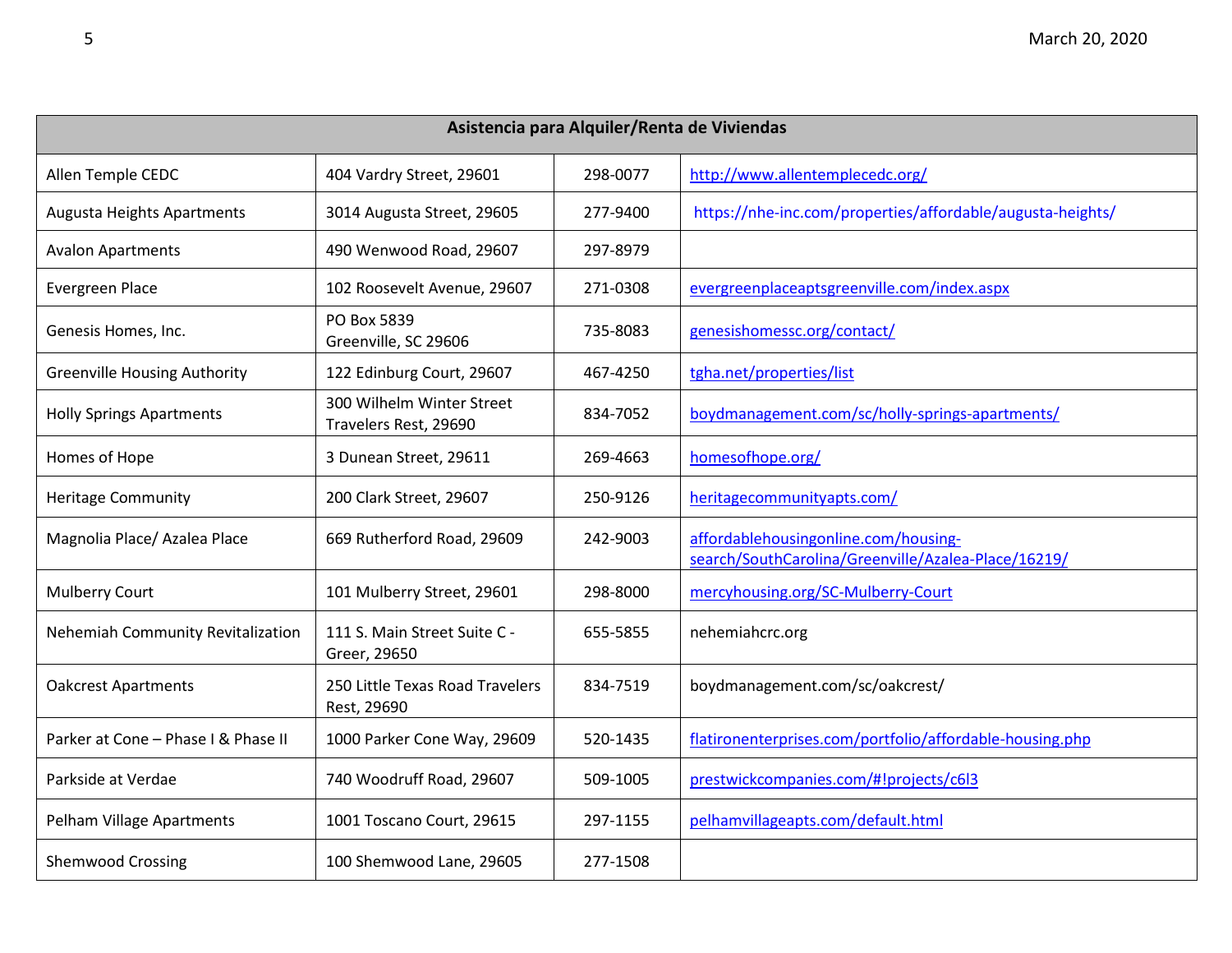| Soteria CDC                       | 210 Shaw Street, 29609                   | 272-0681 | soteriacdc.org                                                |
|-----------------------------------|------------------------------------------|----------|---------------------------------------------------------------|
| <b>United Housing Connections</b> | 135 Edinburgh Court<br>Suite 100B, 29607 | 241-0462 | unitedhousing connections.org/                                |
| <b>Woodstream Apartments</b>      | 2735 Anderson Road, 29611                | 269-2474 | http://westminstercompany.com/property/woodstream-apartments/ |

|                                                                                                       | Asistencia de Rehabilitación para Dueños de Vivienda |          |                                                        |  |  |
|-------------------------------------------------------------------------------------------------------|------------------------------------------------------|----------|--------------------------------------------------------|--|--|
| Sustaining Way-<br>for Energy Efficiency in Nicholtown                                                | 60 Baxter Street. 29607                              | 626-6437 | sustainingway.org/contact-us/                          |  |  |
| <b>Community Conservation Corps</b>                                                                   | Furman University, 29613                             | 294-3680 | furman.edu/ccc                                         |  |  |
| City of Greenville Community<br>Development - Desarrollo<br>Comunitario de la Ciudad de<br>Greenville | 206 S. Main Street, 29601                            | 467-4570 | greenvillesc.gov/306/Homeowner-Rehabilitation-Programs |  |  |
| Greenville County Redevelopment<br>Authority (GCRA) - Autoridad de<br>Reurbanización de Greenville    | 301 University Ridge<br>Suite 1500, 29601            | 242-9801 | gcra-sc.org/                                           |  |  |
| Habitat for Humanity -<br>Para reparaciones criticas y<br>programa de Climatizacion                   | 49 Greenland Drive, 29615                            | 312-5011 | habitatgreenville.org                                  |  |  |
| <b>Rebuild Upstate</b>                                                                                | 601 Green Avenue, 29601                              | 643-5711 | rebuildupstate.org/                                    |  |  |
| <b>SHARE</b>                                                                                          | 254 S. Pleasantburg Drive,<br>29607                  | 269-0700 | sharesc.org/                                           |  |  |
| Soteria Comm. Develop Corp                                                                            | 210 Shaw Street, 29609                               | 272-0681 | soteriacdc.org/programs                                |  |  |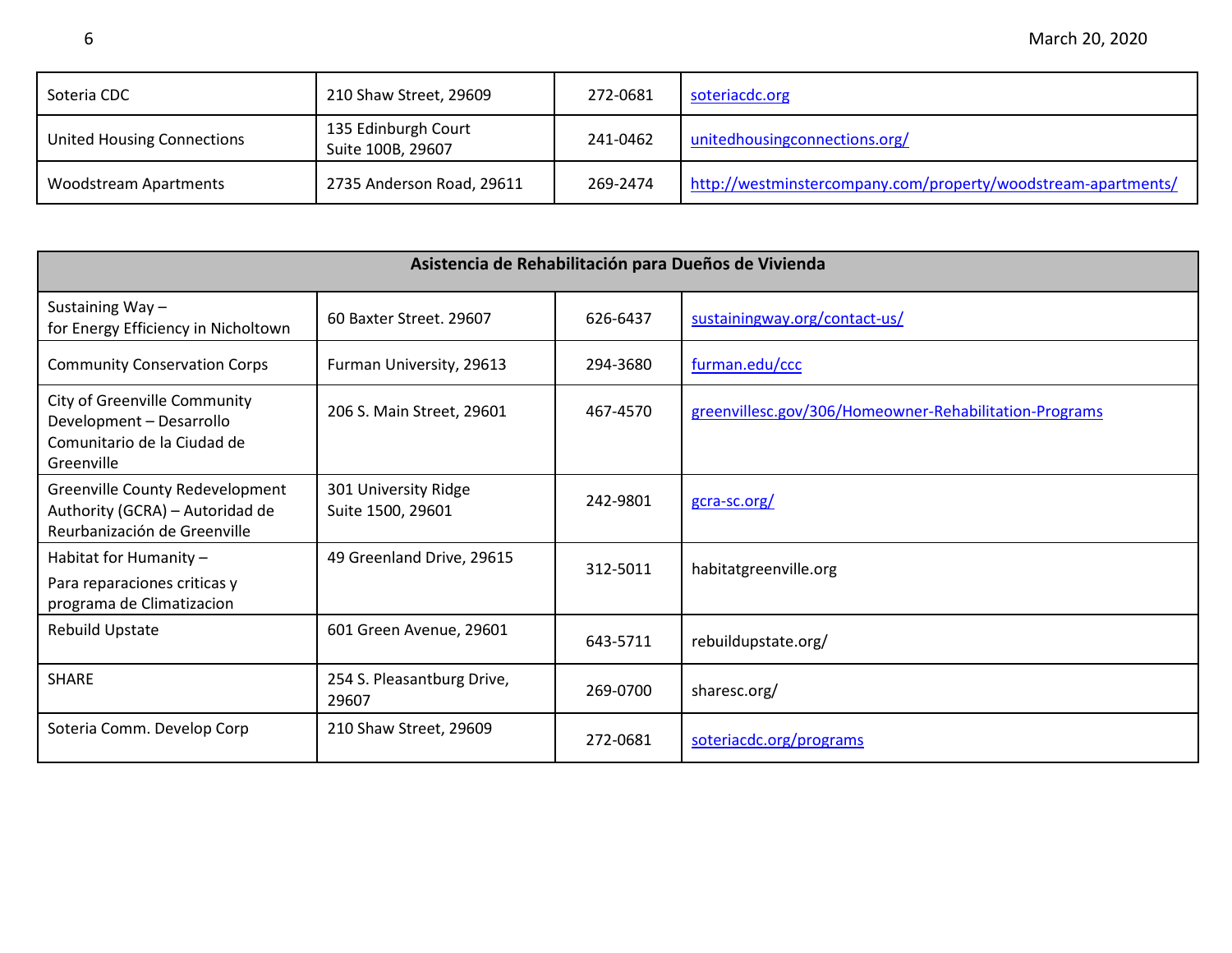| Viviendas para Personas de Tercera Edad                                                             |                                 |          |                                                                                             |  |
|-----------------------------------------------------------------------------------------------------|---------------------------------|----------|---------------------------------------------------------------------------------------------|--|
| AHEPA 242 Apartments                                                                                | 407 Woods Lake Road, 29607      | 297-4993 | ahepahousing.org/listings/south-carolina/greenville-sc-ahepa-<br>242senior-citizen-housing+ |  |
| <b>Antioch Housing - RG Properties</b>                                                              | 100/102/104 Pack Street, 29611  | 298-0446 | www.rgpofsc.com                                                                             |  |
| <b>Brockwood Senior Housing</b>                                                                     | 801 W. Washington Street, 29601 | 233-9286 |                                                                                             |  |
| Brookside Gardens-<br><b>United Management Services</b>                                             | 25 Brookside Circle, 29609      | 631-1119 |                                                                                             |  |
| Charleston Place/ Arcadia Hills -<br>C. F. Lane Company                                             | 10 McAlister Road, 29607        | 370-9687 | tgha.net/properties/detail/127                                                              |  |
| <b>Gandy Allmon Manor</b>                                                                           | 218 S. Memminger Street, 29601  | 240-8463 |                                                                                             |  |
| Garden Apartments-<br><b>Greenville Housing Authority</b><br>Autoridad de Vivienda de<br>Greenville | 80 Thruston Street, 29605       | 467-4250 | tgha.net/properties/detail/124                                                              |  |
| Gower Place Apartments -<br>Julie-Anne Dixon                                                        | 427 Birnie Street, 29611        | 520-1237 |                                                                                             |  |
| The View Landwood Ridge -<br><b>United Management Services</b>                                      | 200 McAlister Road, 29607       | 250-1026 | unitedmgtsvc.com/our-communities/the-view-at-landwood-ridge/                                |  |
| Leach Street Place, Phoenix Trace, etc.<br><b>Greenville Housing Futures</b>                        | 100 Lavinia Avenue, 29601       | 370-2020 | greenvillehousingfutures.com/index.html                                                     |  |
| The Greenville Summit                                                                               | 201 W. Washington Street, 29601 | 242-6324 | greenvillesc.gov/EconDev/Downtown/DowntownAptCondos.aspx                                    |  |
| The Oaks at Laurel Bay - Vista Capital                                                              | 667 Rutherford Road, 29609      | 242-9003 | vistacapitalmanagementgroup.com/home/                                                       |  |
| <b>Towers East</b>                                                                                  | 415 N. Main Street, 29601       | 232-1041 | greenvillesc.gov/EconDev/Downtown/DowntownAptCondos.aspx                                    |  |

| Asistencia Para La Prevención de Embargo o Desahucio de Hipoteca |                                            |          |                                                            |  |  |
|------------------------------------------------------------------|--------------------------------------------|----------|------------------------------------------------------------|--|--|
| <b>Greenville County</b><br>Comisión Relaciones Humanas          | 301 University Ridge,<br>Suite 1600, 29601 | 467-7095 | greenvillecounty.org/humanrelations/essential services.asp |  |  |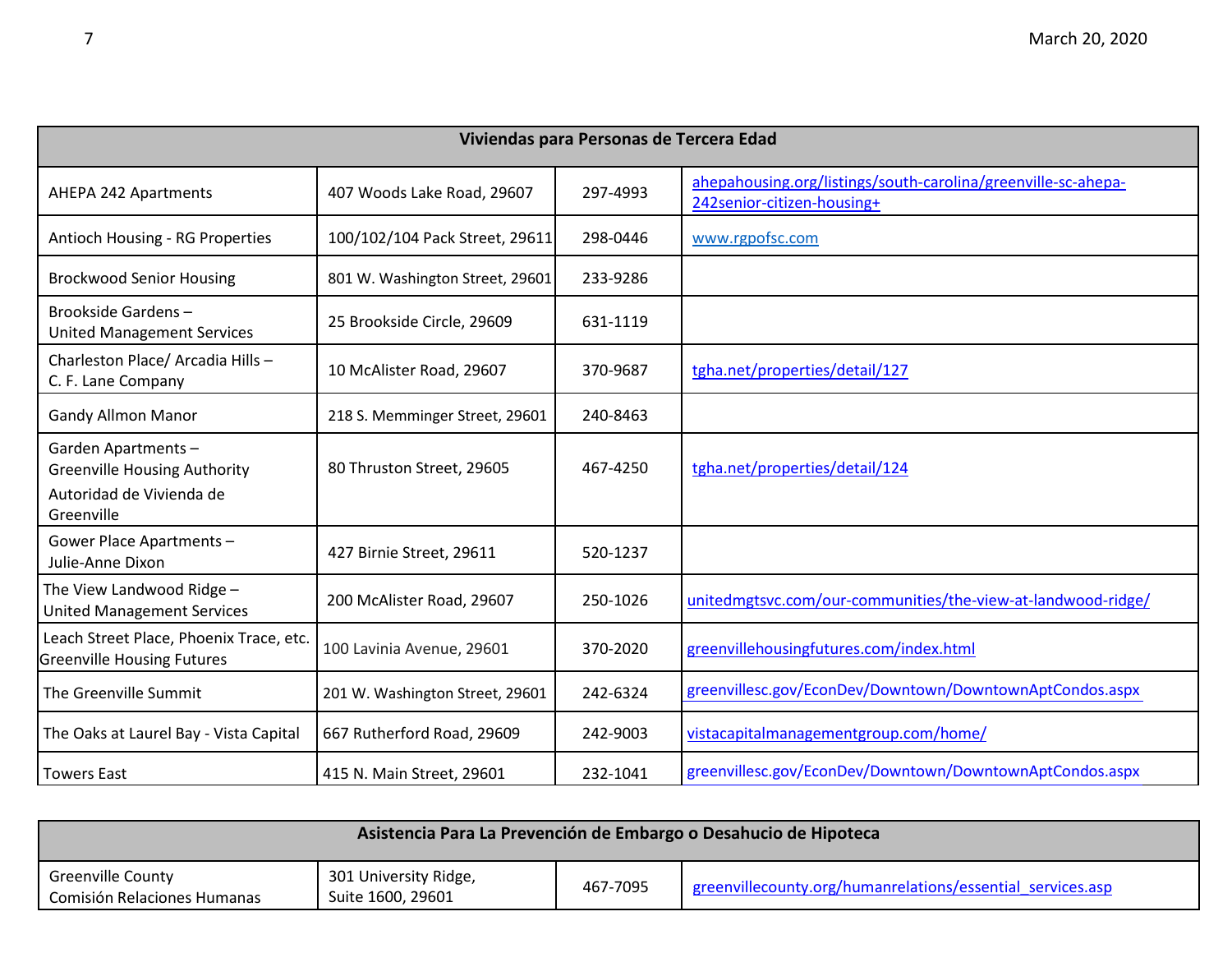| Homeownership Preservation<br>Foundation - Fundación para<br>la Preservación de Dueños de<br>Vivienda                   | Washington, DC 20005                     | (888) 995-4673 | 995hope.org/                   |
|-------------------------------------------------------------------------------------------------------------------------|------------------------------------------|----------------|--------------------------------|
| <b>United Housing Connections</b><br>(Upstate Homeless Coalition)<br>(Coalición del Norte Para<br>Ayuda a Deambulantes) | 135 Edinburgh Court<br>Suite 100B, 29607 | 241-0462       | unitedhousing connections.org/ |
| Urban League of the Upstate<br>(Liga Urbana del Norte)                                                                  | 15 Regency Hill Drive, 29607             | 244-3862       | urbanleagueupstate.org/        |

| Asistencia con la Compra de Vivienda                                                                                     |                                              |                |                                                            |  |  |
|--------------------------------------------------------------------------------------------------------------------------|----------------------------------------------|----------------|------------------------------------------------------------|--|--|
| City of Greenville Community<br>Development-<br>Desarrollo Comunitario de la Ciudad<br>de Greenville                     | 206 S. Main Street, 29601                    | 467-4570       | greenvillesc.gov/CommDev/Programs.aspx                     |  |  |
| <b>Community Works Carolina</b>                                                                                          | 107 West Antrim Drive, 29607                 | 235-6331       | communityworkscarolina.org/                                |  |  |
| Homes of Hope                                                                                                            | 3 Dunean Street, 29611                       | 269-4663       | homesofhope.org/                                           |  |  |
| <b>Greenville County</b><br>Human Relations Commission -<br>Comisión de Relaciones Humanas del<br>Condado de Greenville  | 301 University Ridge<br>Suite 1600, 29601    | 467-7095       | greenvillecounty.org/humanrelations/essential services.asp |  |  |
| <b>Greenville County</b><br>Redevelopment Authority (GCRA)<br>- Autoridad de Reurbanizacion<br>del Condado de Greenville | 301 University Ridge<br>Suite 1500, 29601    | 242-9801       | gcra-sc.org/                                               |  |  |
| <b>Habitat for Humanity</b>                                                                                              | 49 Greenland Drive, 29615                    | 370-4787       | habitatgreenville.org/                                     |  |  |
| Nehemiah Community Revitalization                                                                                        | 111 S. Main Street - Suite C<br>Greer, 29650 | 655-5855       | nehemiahcrc.org                                            |  |  |
| SC State Housing Finance &<br>Development Authority -<br>Autoridad de Financiamento de                                   | 300-C Outlet Pointe Blvd,<br>Columbia, 29210 | (803) 896-9001 | schousing.com/                                             |  |  |